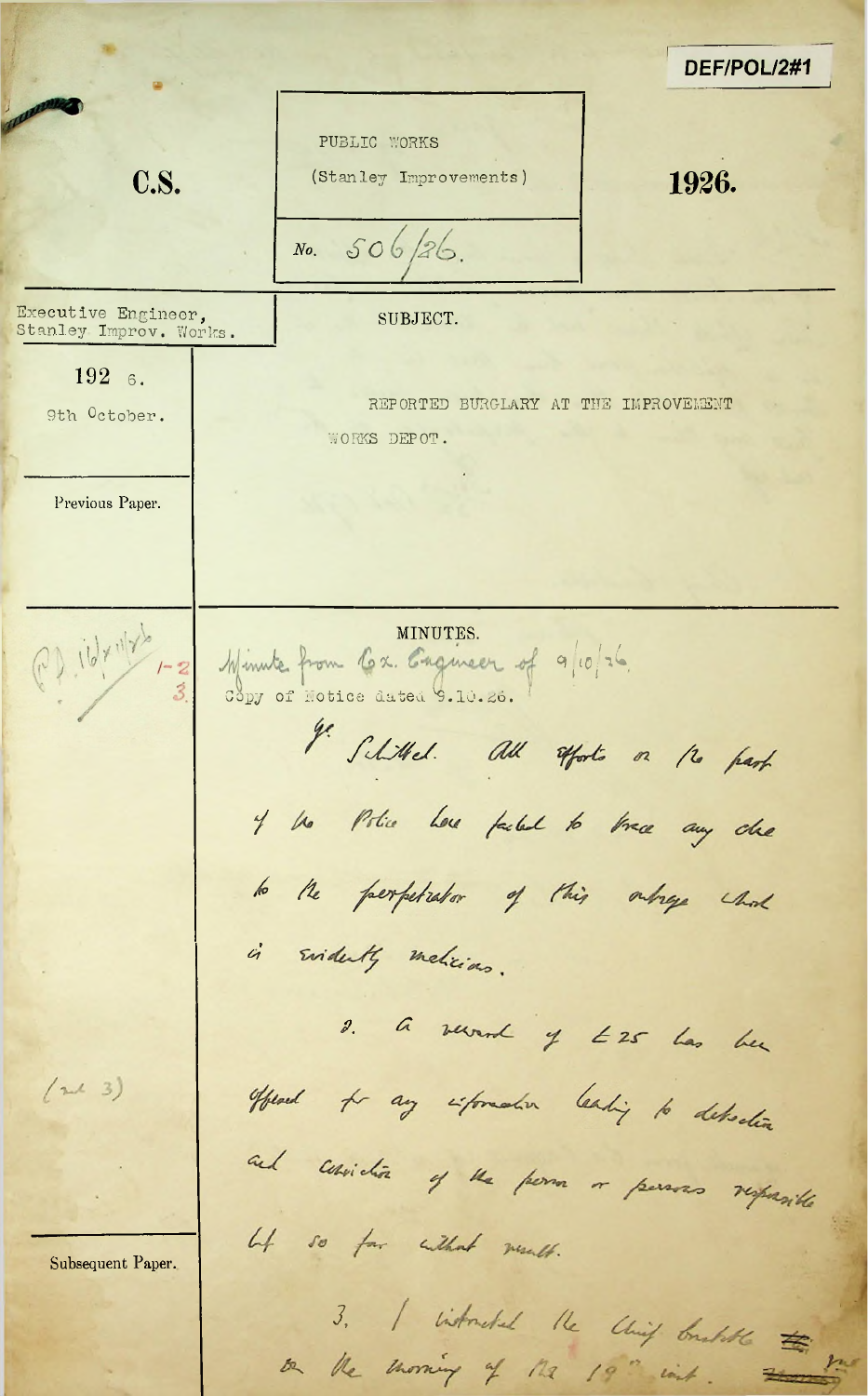Copy of Notice

HCl. Law Sorry to leave that the efforts of the Police have proved fruitles so fai. is a reflection on them that in a Small place leke this they have failed to Juno any Clue to the perpetrator of the Out egg Ad. Oct. 1926

Chief Carolette

Please see

Julie G. Col. Sec.

to continue to be anniestational or the alent.

que 30. 26.

 $22.10.26.$ 

In Sol See

Seen returned D/O-Sullivan En Court

 $4<sub>7</sub>$ 

 $24 - 10 - 26$ .

Minuté from 6x Engineer of 9. Decr. 1926.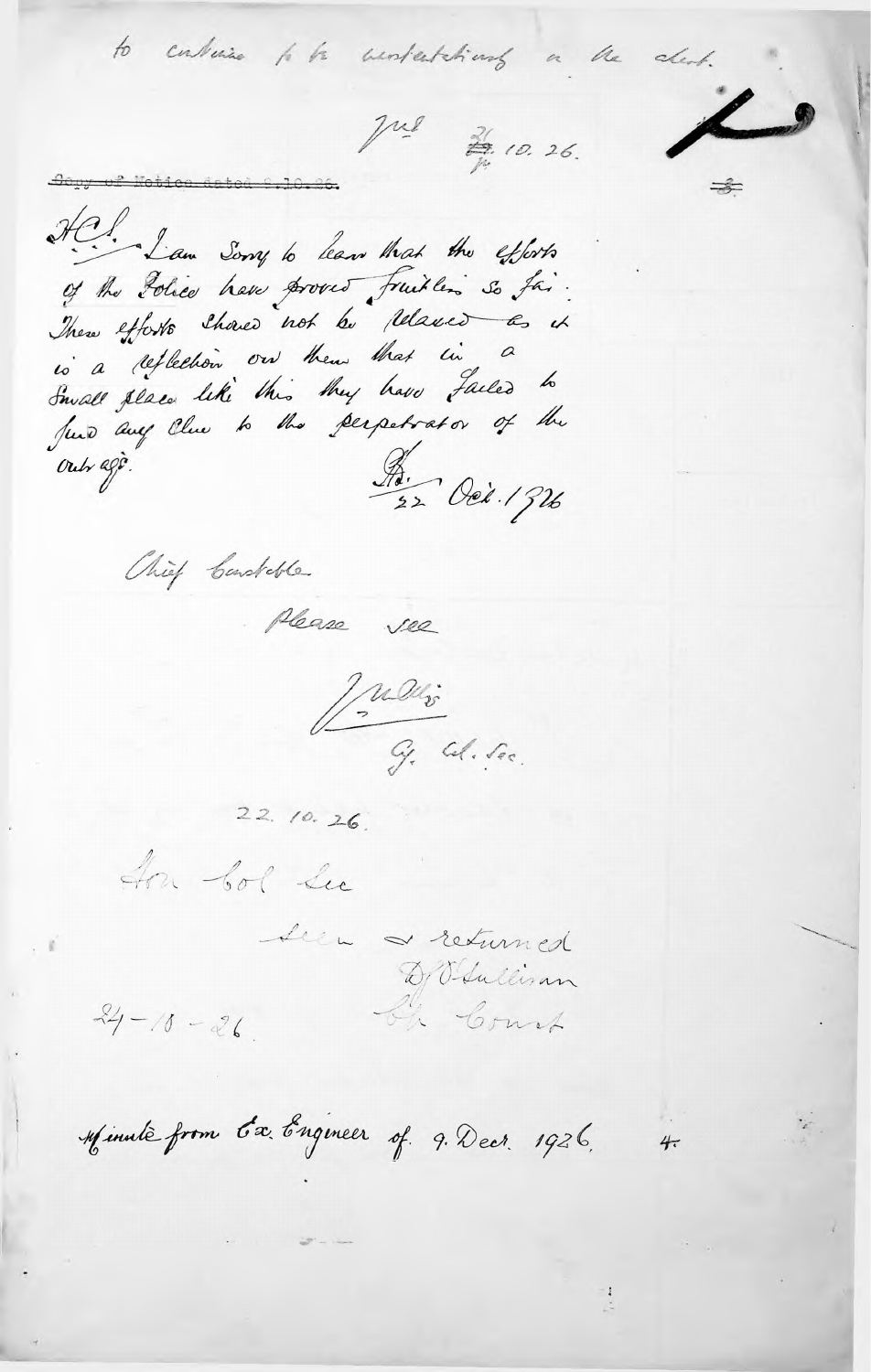$C.S.O.$  No. 506/26

Sheet  $No.$   $\angle$ .

Inside Minute Paper.

I Petithed of offrond.  $H.P.$  506/26 Las huforbundles does mistaid : vo far as I can brace i This office. Jul 10.12.26. otel. approval hereby franks for the  $11\,\mathrm{A}$ eci. 1926 Beechine Enjoyers Please sots. Julien  $11.12.26.$ 

Subsequent Paper.

Hon: Colonial lecretary, hoted.<br>Articles stolen have this day

E. Colierts

Paper found in my dest. I regret having mislaid

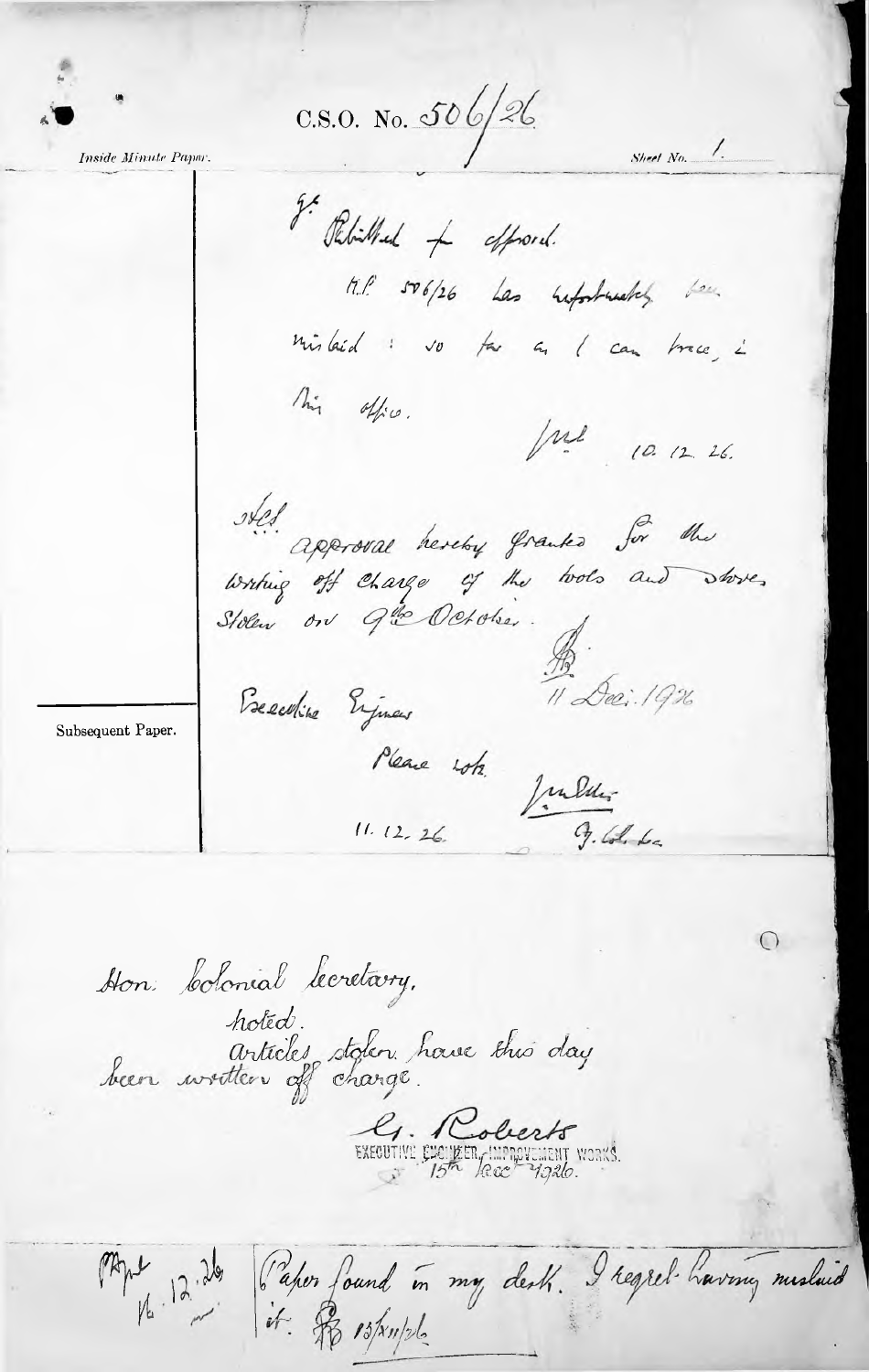From. To.

•'\*

9th October, 1926.Executive Engineer, Improvement Works, Fort Stanley.

The Honourable Colonial Secretary, Fort Stanley.

## STANLEY IMFROVEMENT WORKS.

hours of 5.30 p.m. on the 8th. and 6.0 a.m. on the 9th. October, 1926 I beg to report that a burglary has taken place at the Improvement Works Depot between the

2. Damage has been done to the following buildings:-

> Shed for housing Steam Road Roller. Garage. Large Working shed.

A number of articles has been stolen and damage done as detailed below.

3. Everything was left intact and all buildings locked at bellringing on the evening of the Sth. October, and the damage was discovered by the who immediately reported it to the Constable on duty at the rolice Station. Foreman of Works at 6.0 a.m. on the 9th October,

4. The damage done is considered to be malicious, and the only reason which can be given is that it may have been done by someone recently discharged from the works who considers that he has some grievance.

5. Constable. The names of the persons who have been recently discharged can be given confidentially to the Chief

6. The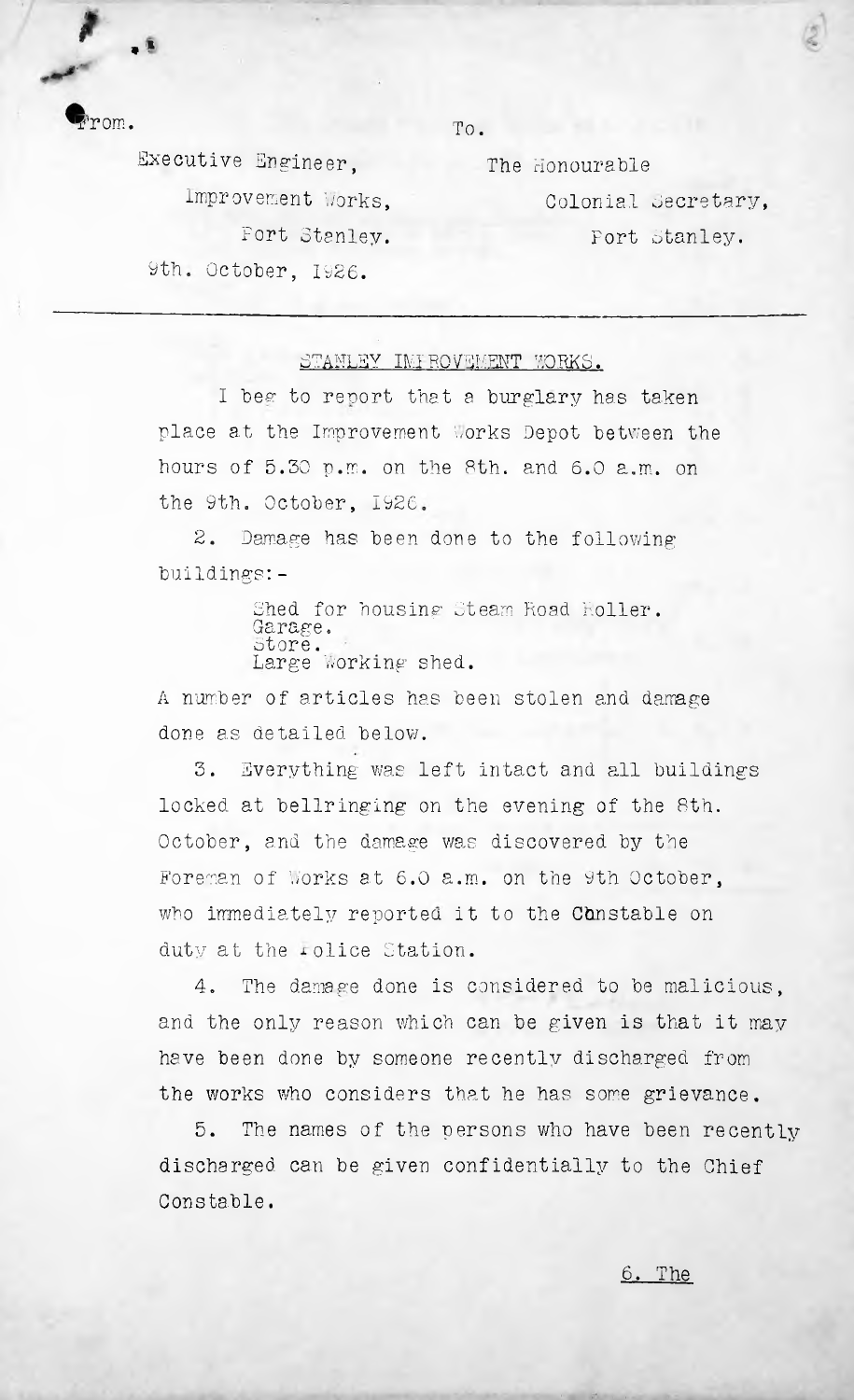6. The damage done and tools etc. stolen with values is detailed below: - Value.s. d. .. Shed for housing Steam Road Roller.<br>Lock broken and door burst open. 5. 6 3 No. large spanners stolen. 10. 0.  $\frac{\text{Garge}}{4}$  panes of glass broken. 4. 0. Store. 5. <sup>6</sup> Lock broken and door burst open. Articles stolen.<br>4 No. brace bits. 6 3. 6 <sup>I</sup> No. cold chisel. 2. <sup>I</sup> No. mortise chisel. 2. 6 Fair pincers. 3 2. 6. II.  $5\frac{1}{2}$  bars soap  $\omega$  1/3d. bar. Large Working Shed.<br>13 panes of glass broken. 13. 0. (Engine of lo $\overline{\mathtt{or}}$ ry tampered with.) Articles stolen. <sup>I</sup> Grease gun complete belonging 18. 6 to new lorry. Complete set of working tools belonging to the new Morris <sup>I</sup> ton lorry comprising 7. 6 <sup>I</sup> brown canvas bag. <sup>I</sup> shifting spanner and tyre lever I Pair pliers. <sup>I</sup> No. screwdriver. ) 1 No. file. ) 4 No. double ended box snanners. 2. 5. 6 <sup>1</sup> hand hammer. ) I magneto spanner. I chisel. 5 spanners,  $\frac{3}{4}$ "to  $\frac{1}{4}$ ". (All contained in brown canvas bag)-Value. ab. 7. 2.

t

 $\mathcal{L}^{\otimes}$ 

;.a

 $\mathcal{C}_1$ . oberts Executive Engineer.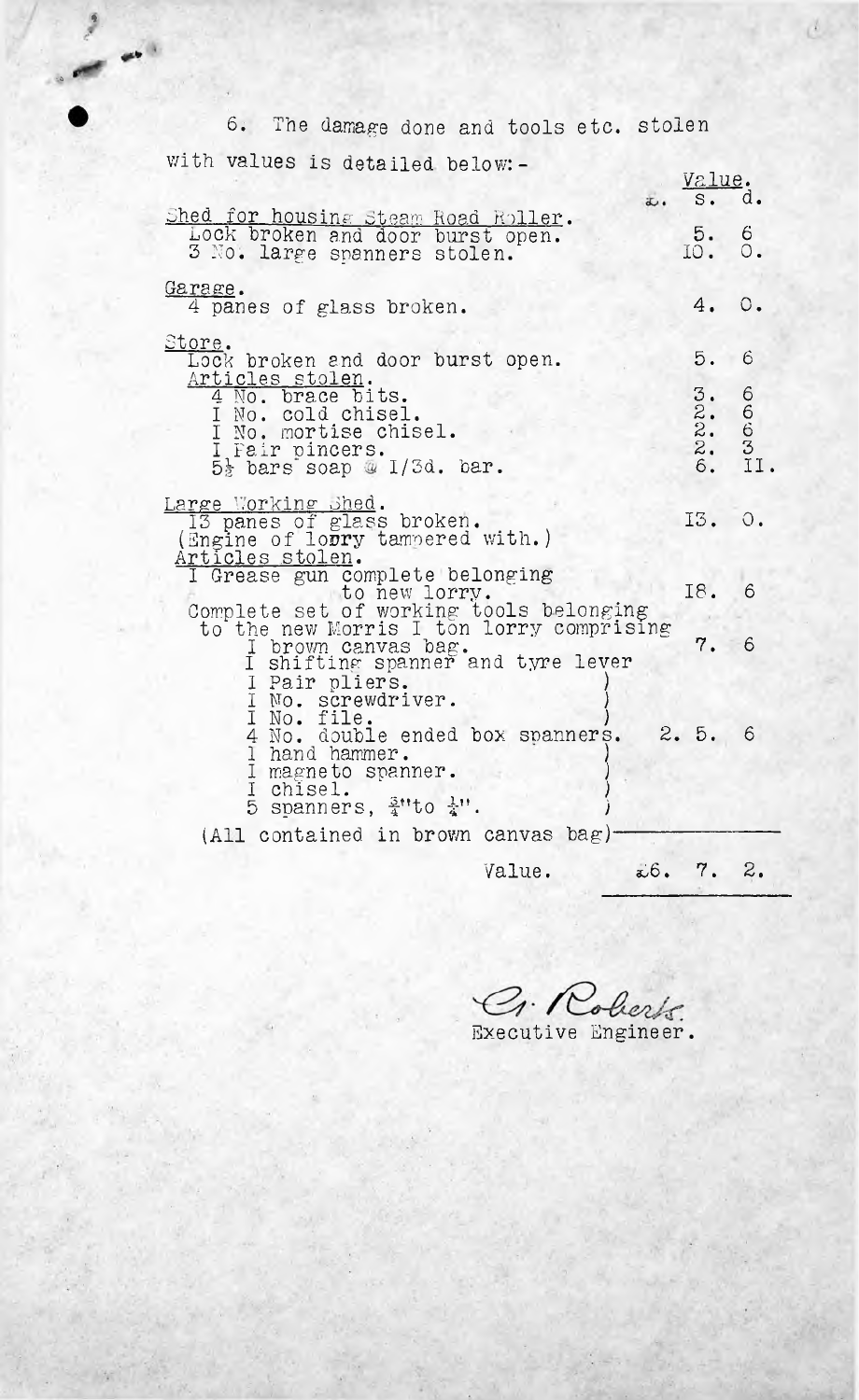Colonial Secretary's Office, Stanley, Falkland. Islands.

9th October, 1926.

REWARD.

馮

A REWARD OF TWENTY FIVE POUNDS ( £25. 0. 0. ) will be paid to the person or persons giving information which will lead to the arrest and conviction of the person Improvement Works during the night of the 8th-9th October, 1926, and who stole therefrom certain tools and fittings the property of the Falkland Islands Government. or persons who broke into the buildings of the Stanley

Any information should be given to the Chief Constable, and will be treated as strictly confidential.

 $\frac{1}{2}$ 

Acting Colonial Secretary.